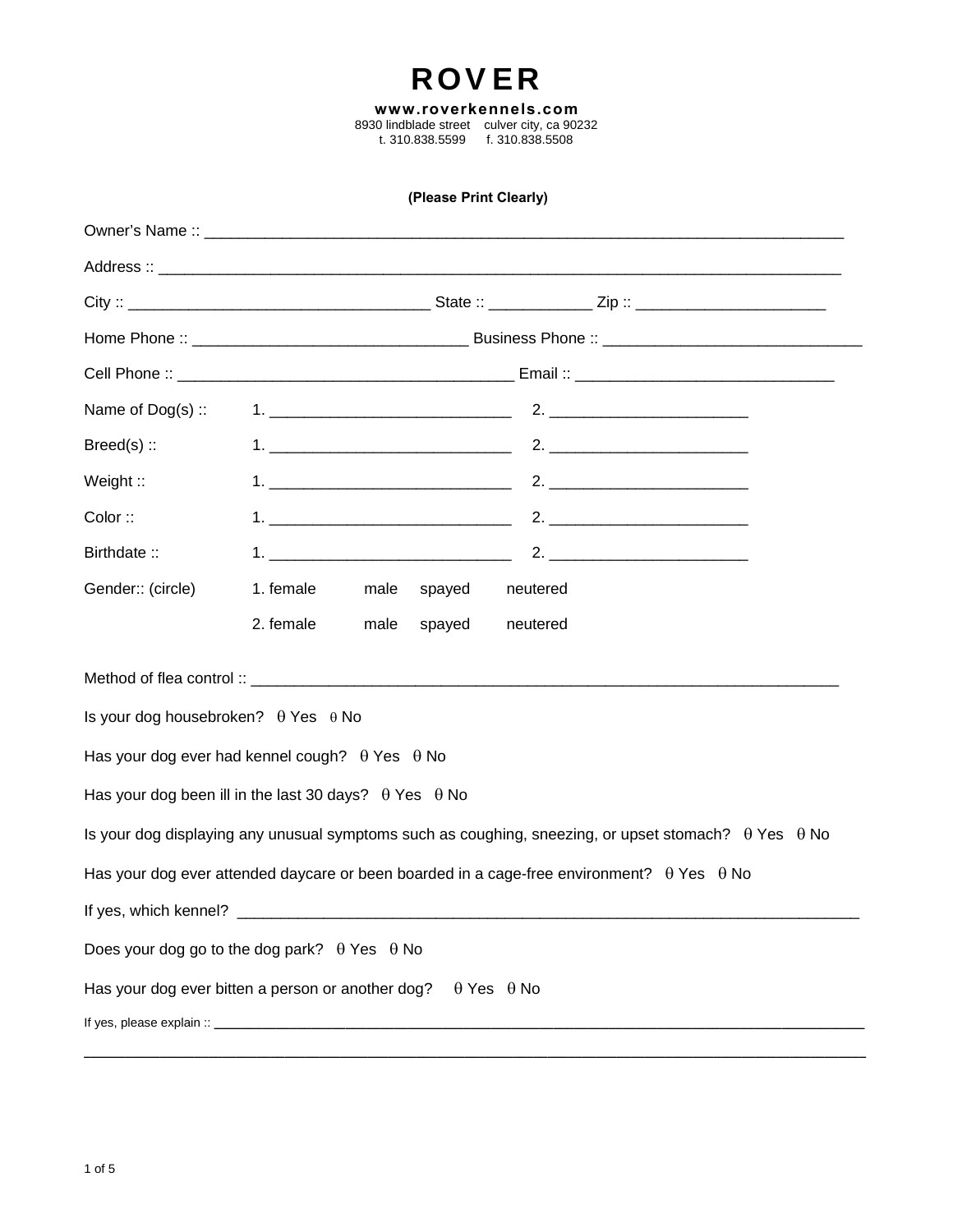| 8930 lindblade street culver city, ca 90232<br>t. 310.838.5599<br>f. 310.838.5508                                                                                                                                              |
|--------------------------------------------------------------------------------------------------------------------------------------------------------------------------------------------------------------------------------|
|                                                                                                                                                                                                                                |
| Has your dog ever exhibited aggressive behavior towards people or other dogs? $\theta$ Yes $\theta$ No                                                                                                                         |
|                                                                                                                                                                                                                                |
|                                                                                                                                                                                                                                |
| Has your dog ever been bitten or attacked by another dog, or been abused? $\theta$ Yes $\theta$ No                                                                                                                             |
|                                                                                                                                                                                                                                |
| Has your dog ever been injured as a result of being at the dog park, dog daycare or playing with another dog?<br>$\theta$ Yes<br>$\theta$ No                                                                                   |
| Does your dog board well? $\theta$ Yes $\theta$ Never Boarded<br>$\theta$ No                                                                                                                                                   |
| Does your dog wear a bark collar? $\theta$ Yes $\theta$ No<br>Type: $\theta$ Citronella $\theta$ Shock                                                                                                                         |
| <b>Eating Habits::</b><br>$\theta$ Eats all food at mealtime<br>$\theta$ Nibbles throughout day<br>$\theta$ Goes for periods without eating<br>$\theta$ Sometimes requires more palatable food to be mixed in to eat           |
| Does your dog eat or chew on his bedding?<br>$\theta$ Yes $\theta$ No                                                                                                                                                          |
| $\theta$ Underweight $\theta$ Ideal Weight $\theta$ Overweight<br>In your opinion, is your dog                                                                                                                                 |
| <b>Medical Emergency Information::</b>                                                                                                                                                                                         |
| Phone :: and the state of the state of the state of the state of the state of the state of the state of the state of the state of the state of the state of the state of the state of the state of the state of the state of t |
| Address :: _                                                                                                                                                                                                                   |
| 1. Vaccinations ::                                                                                                                                                                                                             |
| Please list the <b>current expiration</b> dates for the following vaccinations ::                                                                                                                                              |
| Rabies (due every 1 or 3 years)                                                                                                                                                                                                |
| DHLPP (due every 1 or 3 years)<br><u> 1980 - Johann John Harry Barnett, fransk konge</u>                                                                                                                                       |
| Bordatella (due every 6 months)                                                                                                                                                                                                |
| 2. Please describe any medical or physical problems:                                                                                                                                                                           |

ROVER **www.roverkennels.com**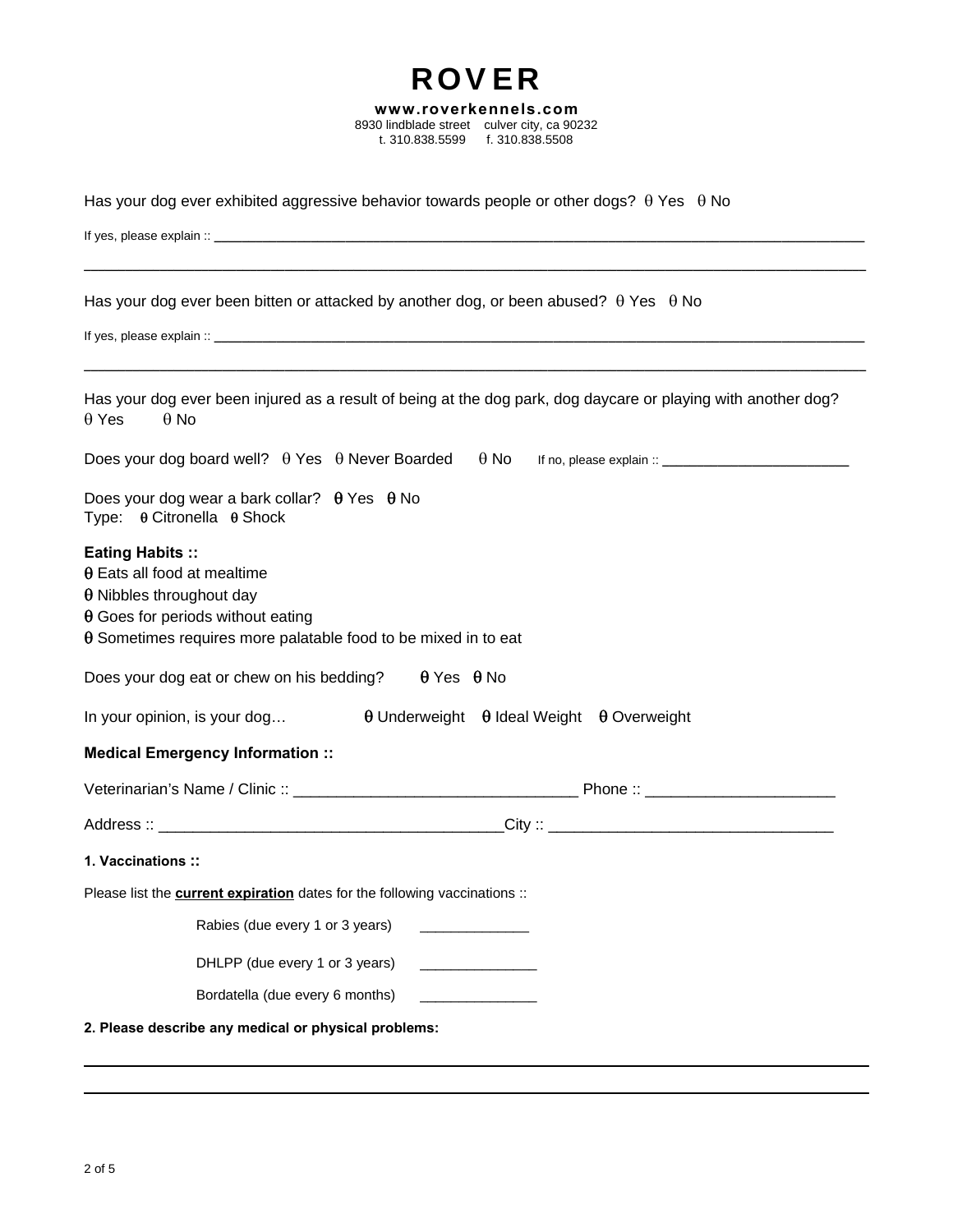**www.roverkennels.com** 8930 lindblade street culver city, ca 90232 t. 310.838.5599 f. 310.838.5508

\_\_\_\_\_\_\_\_\_\_\_\_\_\_\_\_\_\_\_\_\_\_\_\_\_\_\_\_\_\_\_\_\_\_\_\_\_\_\_\_\_\_\_\_\_\_\_\_\_\_\_\_\_\_\_\_\_\_\_\_\_\_\_\_\_\_\_\_\_\_\_\_\_\_\_\_\_\_\_\_\_\_\_\_\_\_\_\_\_\_ \_\_\_\_\_\_\_\_\_\_\_\_\_\_\_\_\_\_\_\_\_\_\_\_\_\_\_\_\_\_\_\_\_\_\_\_\_\_\_\_\_\_\_\_\_\_\_\_\_\_\_\_\_\_\_\_\_\_\_\_\_\_\_\_\_\_\_\_\_\_\_\_\_\_\_\_\_\_\_\_\_\_\_\_\_\_\_\_\_\_

ROVER

**3. Known Allergies (Food or other):**

**4. IF EVER YOUR DOG IS BOARDING AND RUNS OUT OF YOUR OWN FOOD IS IT OKAY FOR HIM/HER TO HAVE OUR HOUSE FOOD (DIAMOND NATURALS LAMB & RICE DRY FOOD) OR WHITE RICE?\_\_\_\_\_\_\_\_\_\_\_\_\_\_\_\_\_\_\_\_\_\_\_\_\_** 

**5. Emergency Contact (other than owner) ::**

Name :: \_\_\_\_\_\_\_\_\_\_\_\_\_\_\_\_\_\_\_\_\_\_\_\_\_\_\_\_\_\_\_ Phone :: \_\_\_\_\_\_\_\_\_\_\_\_\_\_\_\_\_\_ Relationship :: \_\_\_\_\_\_\_\_\_\_

**6. Emergency Medical Care. If, in our judgment, your dog requires immediate medical care and we are unable to reach you, we will take your dog to a veterinarian or animal hospital.** 

 **Yes Initials \_\_\_\_\_** By initialing here, you agree to be solely responsible for the payment of all medical bills for your dog and you release Rover, its officers, directors, agents, and employees ("ROVER") of and from any and all responsibility for, or claims, damages, debts, arising out of or related to such medical care, including, but not limited to, transportation to/from the veterinary clinic and choice of veterinarian and animal hospital.

**Pickup of your dog - Rover will release your dog to the following person(s) ::**

 $\theta$  By checking here, you may verbally (by telephone) or in writing (facsimile or otherwise) request that ROVER release your dog to someone other than the person(s) listed above, and you release ROVER of and from any and all responsibility for releasing your dog to any person ROVER reasonably believes to be authorized by yourself.

Please list any special instructions regarding health, diet, and/or grooming (e.g. cut preferences or skin sensitivities) ::

## **\*\*\* Please Read \*\*\* \*\*\* and Initial Each Section \*\*\***

#### **ROVER Policies**

ROVER reserves the right to immediately change your dog's type of boarding/daycare if we believe it is necessary to protect the health and well-being of your dog, other dogs, or our staff.

\_\_\_\_ All dogs must be healthy, and current on all vaccinations. You will be required to bring a copy of your dog's updated vaccination records from your vet before you start daycare or board with us to ensure your dog's safety as well as that of our existing ROVER dogs.

If your dog is exhibiting any symptoms that may suggest illness such as sneezing, coughing, wheezing, runny eyes or nose, vomiting, lethargy, or diarrhea, please do not bring your dog to daycare or boarding. Unspayed females in heat are not accepted. If your dog comes into heat while boarding you will be charged an extra \$25 per day. Dogs with flea or tick problems will be bathed at the owner's expense.

\_\_\_\_ Boarders are subject to 24-hour cancellation policy. A deposit or credit card imprint is required upon your dog's arrival. All charges must be paid in full upon pick-up of your dog. Dogs left ten days beyond the agreed pick-up date will become property of ROVER.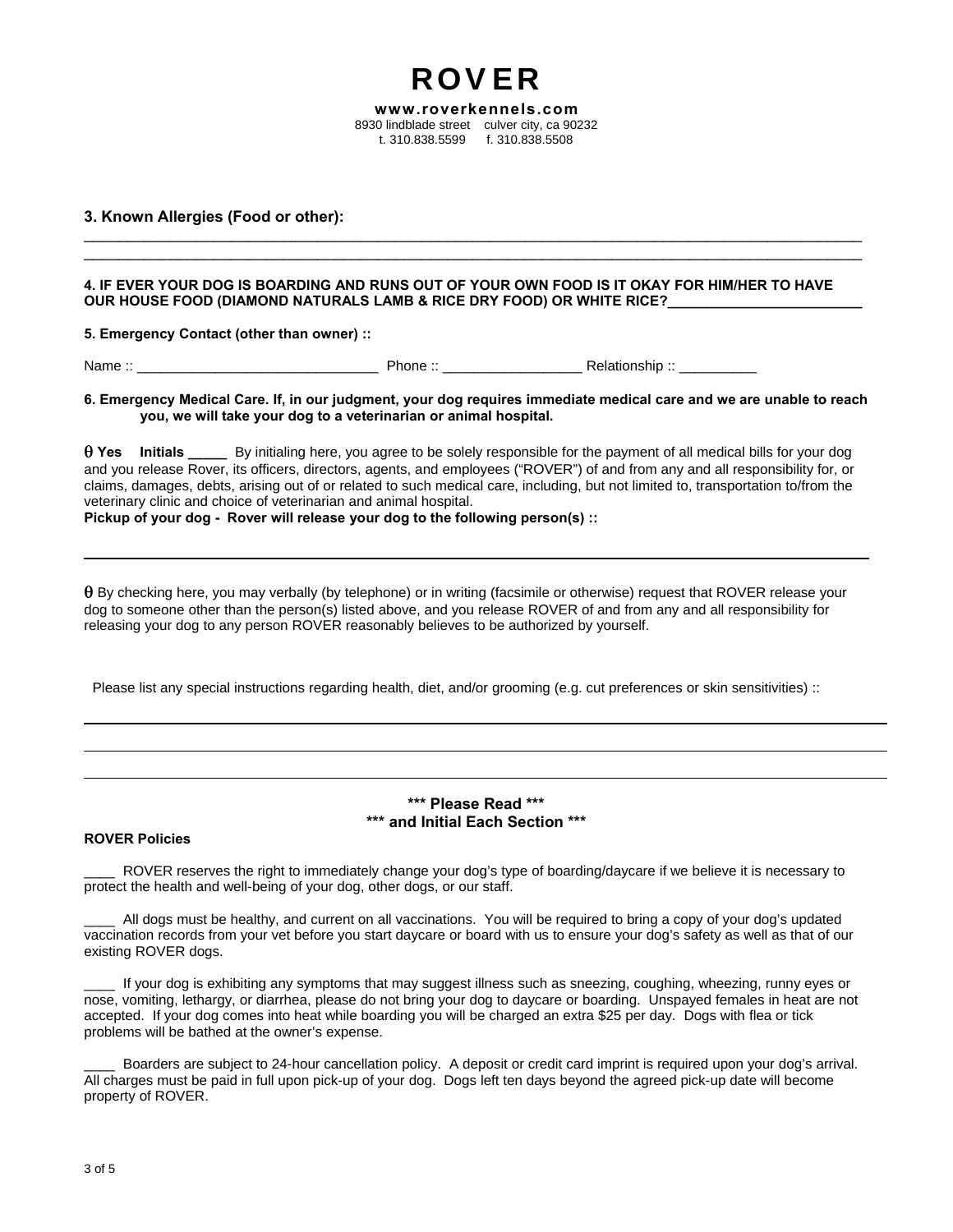**www.roverkennels.com** 8930 lindblade street culver city, ca 90232 t. 310.838.5599 f. 310.838.5508

ROVER

The house brand of dog food is Diamond Naturals Lamb Meal and Rice Formula. If you are feeding any other food, please bring it with you. Changing dog food can cause severe upset stomach.

## Owners are welcome to bring their own bedding or toys if desired, however we CANNOT guarantee that **they will be returned in the same condition.**

For the safety and comfort of all of our guests, we are unable to accommodate visitors during boarding. We are happy to send an email update with a photo for owners wanting to check in with their dogs.

We accept AMEX, Visa, Mastercard, Cash, or Check (please note, there is a \$25 returned check fee). Payment is due upon pickup of your dog. Unless you indicate otherwise, your credit card on file will be charged for your fees. ROVER reserves the right, without notice, to adjust its fees for services. Please inquire at the front desk as to our current fees.

By submitting this form,

- a. \_\_\_\_ You indicate your agreement with all the terms listed hereof,
- b. \_\_\_\_ You authorize ROVER to obtain medical and vaccination records for your dog from the veterinarian listed above and you hereby authorize your veterinarian to provide these records to ROVER.
- c. \_\_\_\_ You release, indemnify, and agree to hold ROVER harmless from any and all manner of damages, claims, loss, liabilities, costs or expenses, causes of actions or suits, whatsoever in law or equity, (including, without limitation, attorney's fees and related costs) arising out of or related to the services provided by ROVER, except which may arise from the sole gross negligence or intentional and willful misconduct of ROVER, including, without limitation, (i) any inaccuracy in any statement made by yourself or information provided by you to ROVER, (ii) your dog, including but not limited to destruction of property, dog bites, injury, and transmission of disease, and (iii) any action by yourself which is in breach of the terms and conditions of this agreement.
- d. \_\_\_\_ Any controversy or claim arising out of or relating to this contract, or the breach thereof, or as the result of any claim or controversy involving the alleged negligence by any party to this contract, shall be settled by arbitration in accordance with the rules of the American Arbitration Association, and judgment upon the award rendered by an arbitrator may be entered in any Court having jurisdiction thereof. The arbitrator shall, as part of his award, determine an award to the prevailing party of the costs of such arbitration and reasonable attorney's fee of the prevailing party.
- e. \_\_\_\_ This agreement covers the current relationship between ROVER and yourself. Each time you bring your dog to ROVER, you affirm the terms of this Agreement, and the truthfulness and accuracy of all statements you make in this Agreement.

#### **Grooming ::**

ROVER accepts pets for grooming only under the following conditions:

Rover does not groom pets for show and any grooming on a show pet will be at the owner's risk.

Dematting / thinning out of matted hair may cause patchiness and hair loss. Consent to remove the matted hair is on this understanding.

Payment will be made as per price list/quote and owners must collect pets once notified by phone. Uncollected pets will be charged a daycare and/or boarding fee.

Shaving / stripping of pets will dramatically change the pet's appearance and the hair will be very close to the skin. This may expose pre-existing skin complaints. Your written permission will be required to perform this service.

\_\_\_\_ **Please note that ROVER reserves the right, due to health and safety, not to groom any pet which presents a risk of injury to groomers, other animals, or staff.**